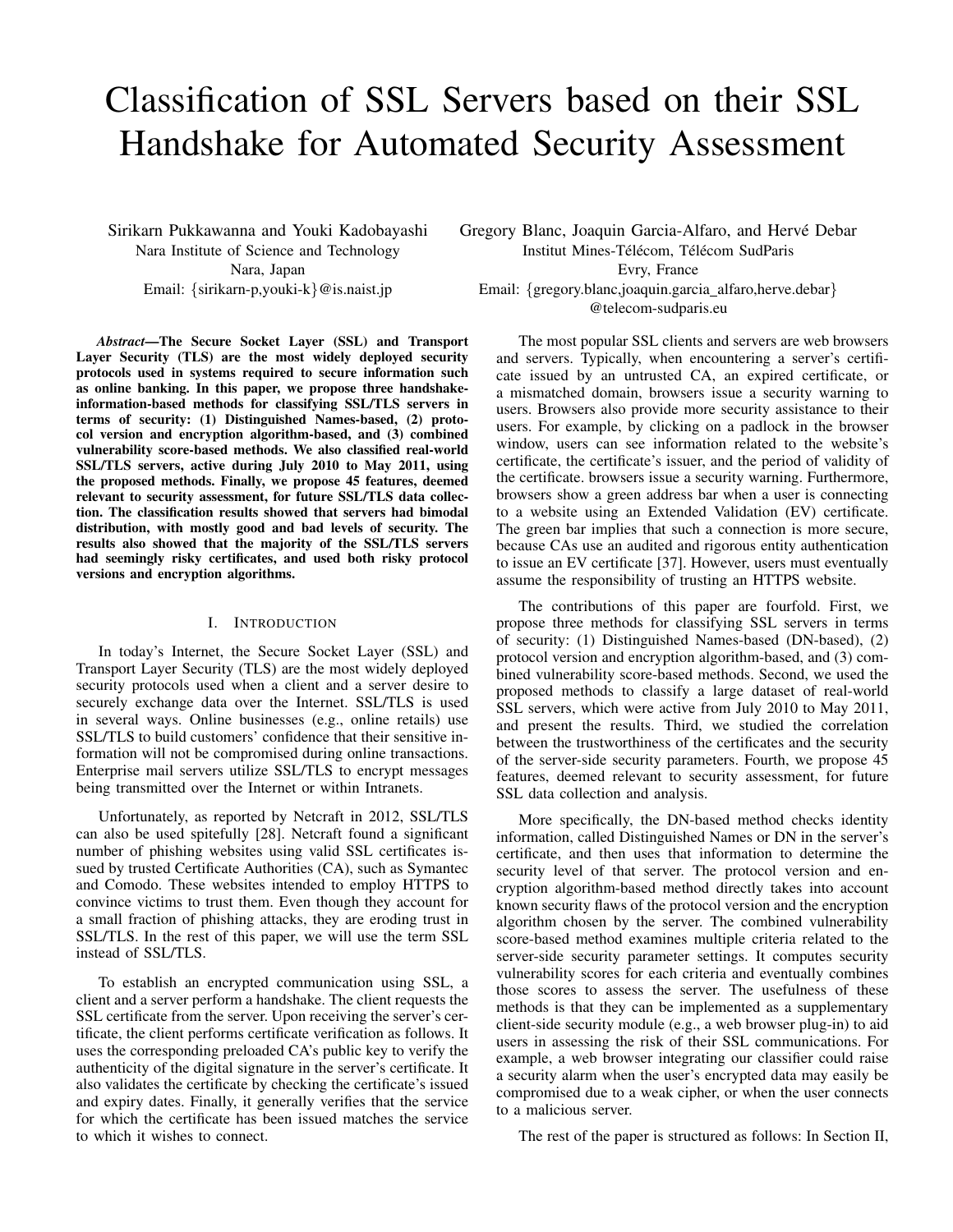| #              | Feature name         | Type    | <b>Notes</b>                                                         |
|----------------|----------------------|---------|----------------------------------------------------------------------|
|                | md <sub>5</sub>      | boolean | The signature algorithm of the certificate is md5WithRSAEncryption   |
| $\overline{c}$ | bogus subject        | boolean | The subject section of the certificate is clearly bogus              |
|                | self-signed          | boolean | The certificate is self-signed                                       |
| 4              | host-common-name-sim | boolean | The subject's common name and domain name share the same domain root |
|                | issuer common        | string  | The issuer's common name                                             |
| 6              | issuer organization  | string  | The issuer's organization name                                       |
|                | issuer country       | string  | The issuer's country                                                 |
| 8              | subject country      | string  | The subject's country                                                |
| $\overline{9}$ | validity duration    | integer | The validity period (in days)                                        |

TABLE I. FEATURES TO DISTINGUISH MALICIOUS CERTIFICATES FROM LEGITIMATE CERTIFICATES [3]

we describe related work and existing public SSL datasets. In Section III, we describe the SSL handshake along with which information our methods used and also describe the X.509 certificate. In Section IV, we describe the SSL dataset investigated in this paper. We describe the proposed SSL server classification methods in Section V. The classification and study results are shown in Section VI. In Section VII, we discuss the limitations of our methods, emerging SSL handshakeinformation-based features for security assessment, and present the list of 45 features for future SSL data collection. Finally, we discuss our conclusions in Section VIII.

## II. RELATED WORK

#### *A. SSL Server Assessment*

There is much research on analyzing and studying trust networks driven by SSL. Coarfa et al. [5] comprehensively studied the performance costs of SSL, such as CPU and cryptographic operational cost. Eckersley and Burns [30], [31] from the Electronic Frontier Foundation (EFF) and iSEC Partners observed several characteristics of Internet X.509 Certificates such as their validity, issuers, and Distinguished Names (DN). Holz et al. [22] studied the X.509 Public Key Infrastructure (PKI), taking particular interest in what cipher and signature algorithms are most widely used, as well as other statistics such as the number of certificates per host and the most prolific certificate issuers between 2009 and 2011. Amann et al. [4] presented a large-scale study of Internet SSL traffic collected passively from five different operational networks. Vratonjic et al. [39] also studied the behavior of SSL certificates, measuring how many SSL servers have domain mismatches. All of them present analysis results that provide a deeper understanding about the current state of the SSL trust network.

In this paper, we try to assess the security level of an SSL server (e.g., HTTPS website) based on the information embedded in the server's handshake responses. This section describes emerging methods that are similar to our work.

As shown in Table I, Almishari et al. [3] proposed a method for detecting web-fraud domains based on nine certificate features. Firstly, they converted certificates to 29-feature vectors which breakdown as follows: features 5 to 8 account for 6 subfeatures each, and the remaining features (features 1 to 4, and 9) account for one sub-feature. Secondly, they separately fed the 29-feature vector set to machine learning-based classifiers to train them. Finally, they selected the domains that were labeled as malicious by the best classifier. The best classifier was judged by precision-recall performance metrics. Pan and Ding [33] proposed an anomaly-based method for detecting phishing pages. They considered DN attributes in web certificates as one of several metrics to discriminate phishing pages

from legitimate pages. Their assumption is that a phishing page has DN attribute values that are inconsistent with the claimed identity. Ivan Ristic et al. [36] introduced an SSL server rating guideline on behalf of SSL Labs. They proposed assigning a trustworthiness score to SSL servers based on four criteria which are: (1) the SSL protocol version, (2) the key exchange algorithm and the key size, (3) the encryption key size, and (4) the server's SSL certificate. A high score represents high trustworthiness and vice versa. In the guideline, a server will immediately get a score of zero when it has a self-signed, invalid, expired, revoked, or untrusted certificate. If a domain mismatch is found, the server gets a zero score as well. Finally, the scores from all criteria are combined for the final assessment. The OWASP Foundation also provides an SSL server security testing guideline as a part of the OWASP Testing Guide v3 [29]. They state several testing criteria like the SSL Labs criteria, however, they consider two additional features: the data compression and the hashing algorithms. For example, if a server has an X.509 certificate signed using MD5, the server is assessed as a vulnerable server due to known collision attacks on this hashing algorithm [40].

# *B. SSL Data Collection*

To the best of our knowledge, the Crossbear project [8] scanned popular websites in the Alexa list [2] from October 2009 to March 2011 from seven locations in the world, namely Germany, China, Russia, Brazil, Australia, Turkey, and the United States. Crossbear's dataset contains information of scanned SSL hosts (such as the host name and the security setting) and their X.509 certificates. The Electronic Frontier Foundation (EFF) Observatory project [17] provides SSL server responses derived by scanning all allocated IPv4 space on the Internet in August and December 2010. The Zmap Team [15] at the University of Michigan [14], [24] and Rapid 7 [23], [35] provide two datasets: SSL certificate and HTTPS Ecosystem. The SSL certificate dataset includes X.509 certificates of servers scanned from October through December 2013. The HTTPS Ecosystem dataset is another comprehensive X.509 dataset collected by performing 110 Internet-wide scans over 14 months between June 2012 and August 2013. Like Crossbear, École Polytechnique Fédérale de Lausanne (EPFL) researchers [39] also provide SSL certificates of the top one million websites ranked by Alexa [2]. During our survey, we noted that most researchers use publicly available datasets but some also create their own, as is the case in [4] where longterm SSL data was collected passively from SSL traffic flowing through operational networks. Active web server scanning is also common as performed by Almishari et al. [3] and for the data used in [25]. SSL datasets from several sources were rarely combined for analysis [21].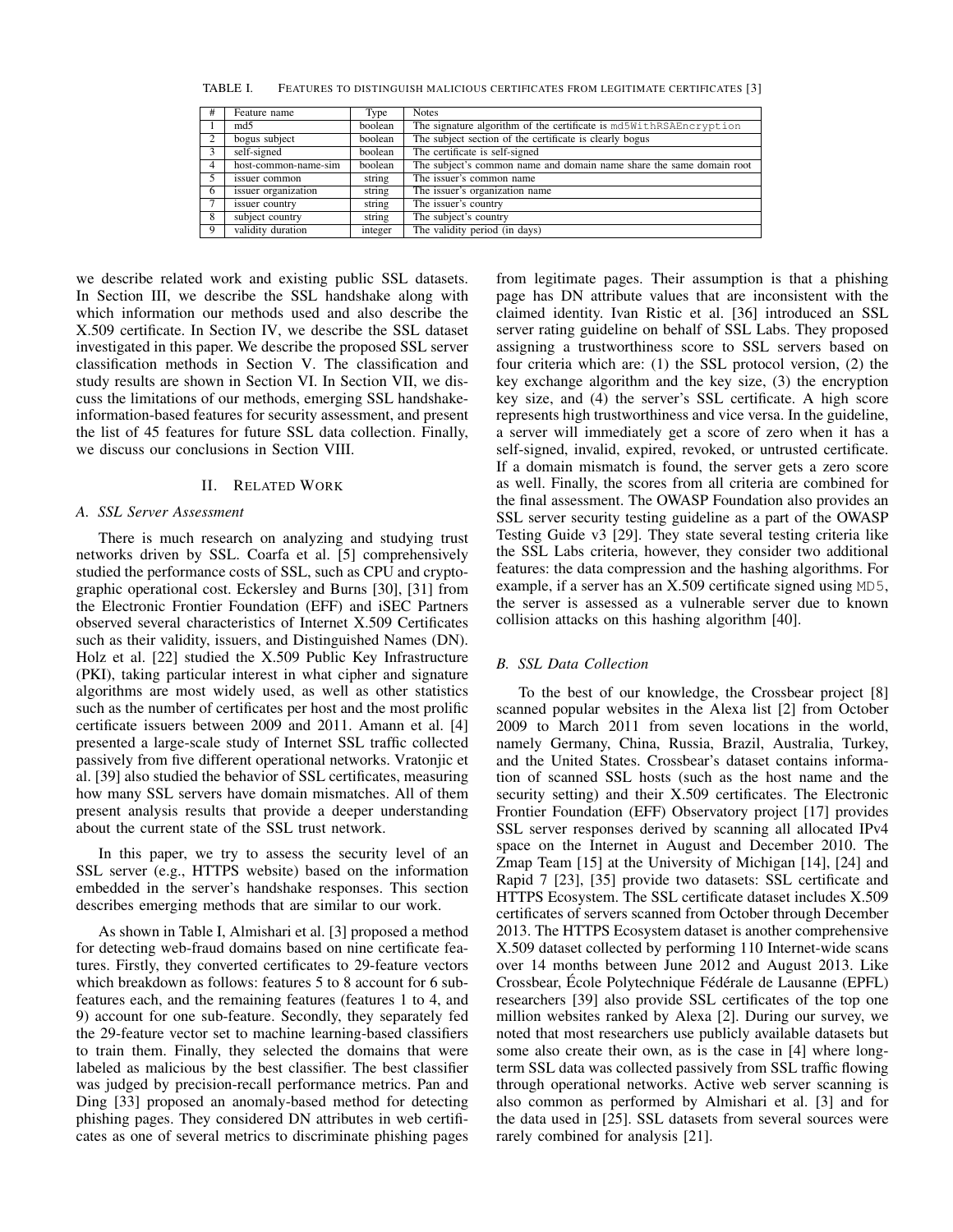

Fig. 1. Steps of the SSL handshake and messages

#### III. OVERVIEW

## *A. SSL Handshake*

SSL helps a client-server application protect the application data during transfer by creating an encrypted channel for private communication over the public Internet. Before an encrypted communication begins, an SSL handshake between the client and server is performed for security parameter negotiation and authentication. This section describes the SSL handshake steps and the information exchanged during the handshake that are used in our work as key information to assess an SSL server. Below we describe the SSL handshake step by step, as shown in Fig. 1.

- The client sends (1) a Client Hello message to the server to negotiate security parameters that will be used for the encrypted channel, namely protocol versions, ciphersuites describing key exchange, encryption, hashing algorithms, and compression methods.
- The server chooses an acceptable type for each parameter and replies with (2) a Server Hello message.
- The server sends its own SSL certificate, usually an X.509 certificate [9], with (3) a Certificate message to the client.
- The server sends (4) a Server Hello Done message to notify the client that the server is awaiting a response.
- The client uses the server's certificate to authenticate the server and then sends (5) a Client Key Exchange message containing a generated premaster secret key to the server. Now both the client and the server generate session keys based on the premaster secret key.
- The client sends (6) Change Cipher Spec and (7) Client Finished messages to notify the

server that the next messages will be encrypted using the session key.

• Finally, the server sends (8) Change Cipher Spec and (9) Server Finished messages to end the handshake. The client and the server can now exchange application data.

Because our aim was to assess the security level of the SSL server, we examined the information in the server's handshake messages instead of the information in the client's messages. The examined information includes the chosen encryption algorithm in the Server Hello message and the certificate in the Certificate message because we believe that the encryption algorithm which the server chose is a crucial indicator for assessing security. In addition, we believe that the server's certificate is representative of how secure that server may be.

#### *B. X.509 Certificate*

According to the X.509 standard [9], an X.509 certificate contains a public key, a certificate version, a validity period, a serial number, a signature algorithm, and a signature. Aside from those basic fields, the X.509 certificate must contain two Distinguished Names (DN) fields such as the subject DN and the issuer DN. The subject DN is the identity description of the subject who owns the certificate while the issuer DN describes the identity of the Certificate Authority (CA) who issued the certificate. These DNs are used when the client wants to perform name chaining for certification path validation. Technically, the DN is a set of attributes with values separated by comma. For example, a subject DN can be C=US,CN=www.sample.com in which the C is the country and the CN the common name which is strictly the domain name. For reasons of compatibility and implementations, as shown in Table II, the certificate must contain six standard DN attributes with qualified values, namely C (Country), O (Organization), OU (Organizational Unit), S (State or province), CN (Common Name), and SerialNumber (Serial number).

## IV. COLLECTION OF SERVER RESPONSES

The SSL dataset that was used in this work, consists of five SSL surveys: three private surveys launched in July 2010, April 2011, and May 2011 carried out by Levillain et al. [25]; and two publicly available surveys launched in August and December 2011 by the Electronic Frontier Foundation (EFF) [17]. All surveys consist of response messages derived by probing Internet SSL servers during those periods of time. Table III describes the specification of the Client Hello messages that were sent out, the total number of SSL hosts in each survey that answered the Client Hello messages, and the total number of SSL hosts categorized by the chosen protocol version. Note that the total number of hosts in the #Total SSL hosts column excludes the number of SSL hosts that replied with Alert messages to refuse SSL negotiations. For the Jul-2010, Apr-2011, and May-2011 surveys, to gather the SSL handshake data, Levillain et al. first searched for active Internet IPv4 hosts that were listening on port 443. Second, they sent an SSLv2-compatible Client Hello message to each active host and terminated the connection after receiving a Server Hello Done message. The Client Hello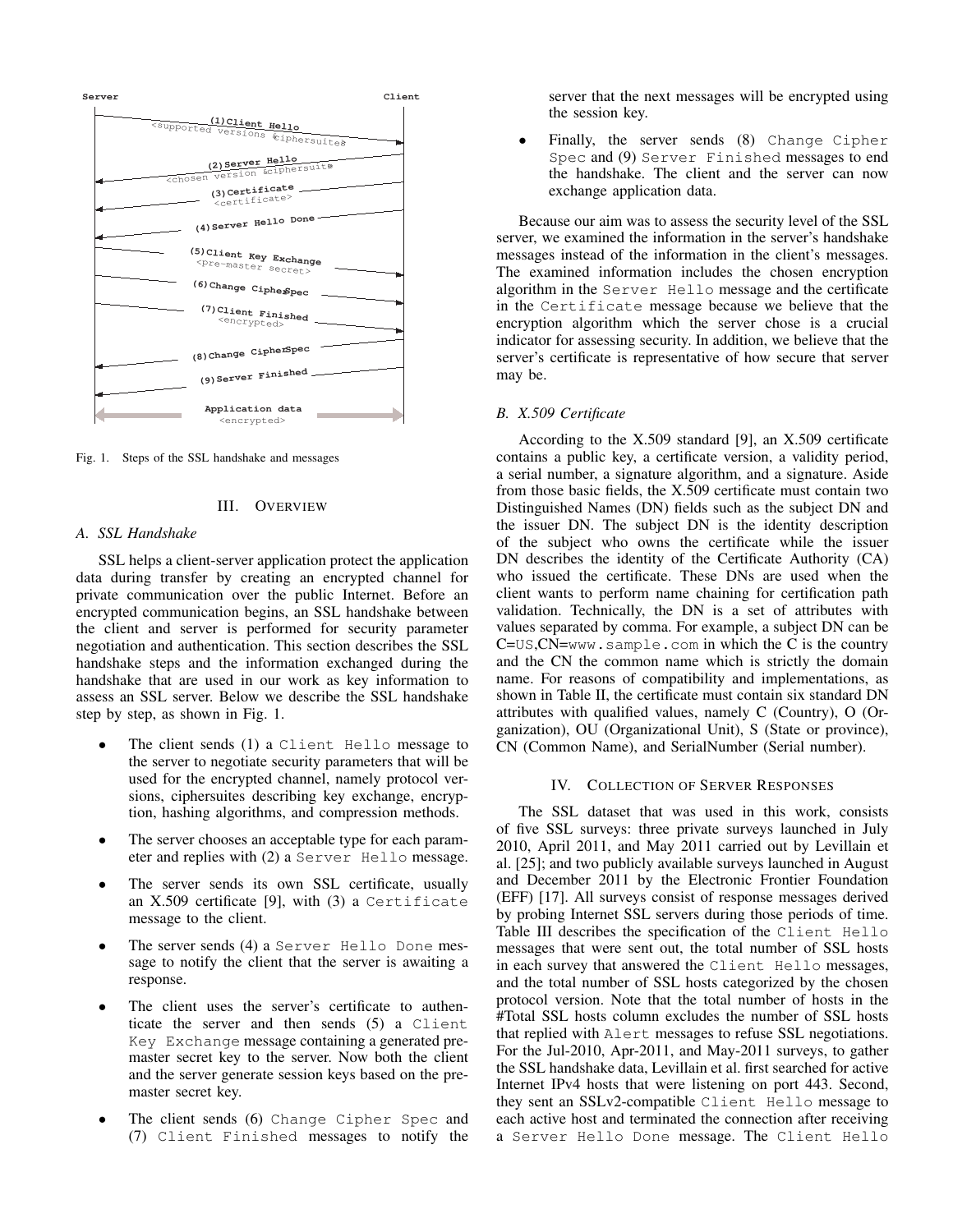| STANDARD DN ATTRIBUTES AND QUALIFIED VALUES [9]<br>TABLE II. |  |  |  |
|--------------------------------------------------------------|--|--|--|
|--------------------------------------------------------------|--|--|--|

| DN attribute name | Description         | Oualified value                                                                                           |
|-------------------|---------------------|-----------------------------------------------------------------------------------------------------------|
|                   | Country             | Any ISO numeric or ISO ALPHA-2 country code that its size does not exceed two or three bytes respectively |
|                   | Organization        | Any organization name that its size does not exceed 64 bytes                                              |
| OU                | Organizational Unit | Any organization unit name that its size does not exceed 64 bytes                                         |
|                   | State or province   | Any state or province name that its size does not exceed 128 bytes                                        |
| <b>CN</b>         | Common Name         | Any absolute domain [32] or Certificate Authority (CA) name that its size does not exceed 64 bytes        |
| SerialNumber      | Serial number       | Any integer that its size does not exceed 64 bytes                                                        |

TABLE III. SPECIFICATION OF THE CLIENT HELLO MESSAGES AND THE TOTAL NUMBER OF SSL HOSTS CATEGORIZED BY PROTOCOL VERSION IN EACH SURVEY

| Survey      |                                  | The total number of SSL hosts in survey<br>Client Hello message specification |                  |                 |              |                         |                           |
|-------------|----------------------------------|-------------------------------------------------------------------------------|------------------|-----------------|--------------|-------------------------|---------------------------|
| name        | Offered highest protocol version | Offered ciphersuites                                                          | #Total SSL hosts | #SSLv2 hosts    | #SSLv3 hosts | $\text{HTLSv1.0 hosts}$ | $\textsf{HTLSv1.1}$ hosts |
| Jul-2010    | TLSv1.0                          | Standard Firefox suite                                                        | 9.683.188        | $0(0\%)$        | 430,973 (4%) | $9.252.214(96\%)$       | $(<.0\%)$                 |
| Aug- $2010$ | TLSv1.0                          | SSLv2 and TLSv1.0 suites                                                      | 11,045,233       | $11.226(0.1\%)$ | 504,400 (5%) | 10,529,606 (95%)        | $(<.0\%)$                 |
| $Dec-2010$  | TLSv1.0                          | SSLv2 and TLSv1.0 suites                                                      | 7,705,536        | $51 (< .0\%)$   | 316,933(4%)  | 7,388,551 (96%)         | $(<.0\%)$                 |
| Apr-2011    | TLSv1.0                          | Standard Firefox suite                                                        | 7.134.873        | $0(0\%)$        | 156,890 (2%) | 6.977.983(98%)          | $0(0\%)$                  |
| May-2011    | TLSv1.0                          | Standard Firefox suite                                                        | 3,796,437        | $0(0\%)$        | 52,404 (1\%) | 3,744,133 (99%)         | $0(0\%)$                  |

message for these three surveys offered TLSv1.0 as the highest supported protocol version and offered standard Firefox ciphersuites. For the Aug-2010 and Dec-2010 surveys, EFF sent Client Hello messages proposing SSLv2 and TLSv1.0 ciphersuites, and specified TLSv1.0 as the highest supported protocol version. In summary, there were about 9.6 million active SSL servers in the Jul-2010 survey and 11 million SSL servers in the Aug-2010 survey. About seven million SSL servers responded to the Dec-2010 and the Apr-2011 surveys. The May-2011 survey contained about 3.7 million SSL servers. More specifically, most probed SSL hosts (more than 94%) in every survey chose TLSv1.0. The next most popular protocol versions which were chosen were SSLv3 and SSLv2.

# V. CLASSIFICATION METHOD

In this paper, we focus on the classification of SSL servers in terms of security using the information embedded in the Server Hello and Certificate messages sent by the servers during the SSL handshake. This section describes the three proposed classification methods based on that information.

# *A. Certificate Information*

In this work, we make the following assumptions. First, a reliable certificate (e.g., a certificate signed by a trusted CA) tends to include all standard DN attributes with qualified values. Conversely, an unreliable certificate tends to have sloppy DNs. Second, a certificate issued by a known compromised CA or a CA offering incredibly-cheap/free certificates is likely to be a risky certificate. Third, a self-signed certificate is not inherently trusted. Finally, we assume that most malicious servers (e.g., a phishing host) tend to hold unreliable or risky certificates due to their negligence. Based on the information in [9] and these assumptions, we propose the following certificate-based indicators can be used to discriminate risky SSL servers from seemingly harmless SSL servers.

- Indicator 1: at least one standard DN attribute is not presented in the certificate.
- Indicator 2: at least one standard DN attribute value is not a qualified value specified according to Table II.
- Indicator 3: the value of the O/OU attribute contains self-signed, 127.0.0.1, any compromised CA

name, or any name of CAs/resellers issuing low-priced or free certificates.

To find compromised CAs, we searched for disclosures regarding CAs that have been compromised and alleged risky CAs. On March 15, 2011, the US CA Comodo reported that its registration authorities had been hacked [7]. In the same year, DigiNotar, a big Dutch CA, was hacked, which resulted in the fraudulent issuing of certificates for a number of domains [38]. GoDaddy was allegedly hacked in 2012, and that resulted in several hours of downtime for millions of websites [27]. However, GoDaddy claimed later that it was only an internal network problem. Below we list the string keywords containing names of the compromised CAs and some CAs/resellers offering low-priced/free SSL certificates identified so far.

- Compromised CAs: Comodo, DigiNotar, and GoDaddy.
- CAs/resellers offering certificates with low-priced costs: Namecheap, RapidSSL, fxdomain, hostingdude, and cheap-domainnames.
- CAs/resellers offering free certificates: StartSSL, StartCom, and CAcert.

For a real implementation, indicator 2 could be replaced with the following two representative indicators in case that the user's application must reduce memory usage and matching time for analysis. With these representative indicators, the application could use a checklist that is smaller than the size of the full whitelist shown in Table II.

- Representative indicator 1: the CN's value is not in domain name format.
- Representative indicator 2: at least one standard DN attribute (not including SerialNumber) contains one of the following values.
	- an empty or an implied empty value (e.g., "", " ", NONE, None, none, BLANK, blank,  $X(s)$ , ?(s), or  $-(s)$ ),
	- a default value (e.g., S="SomeState") or a seemingly meaningless value (see Table IV).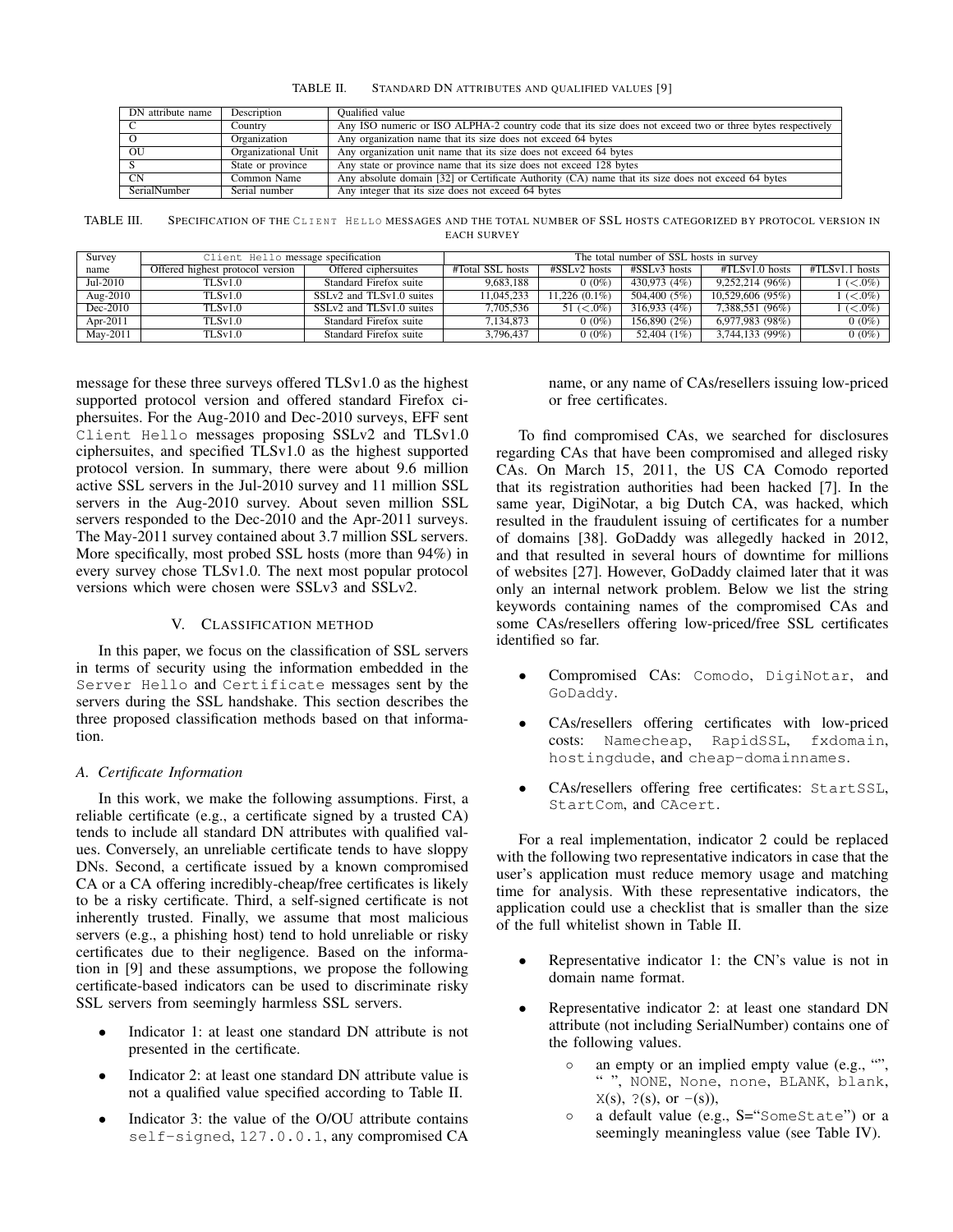TABLE IV. SEEMINGLY MEANINGLESS VALUES OF EACH STANDARD DN ATTRIBUTE

| $C$ (Country)           | O (Organization)  | OU (Organizational Unit) | S (State/province) | CN (Common Name)       |
|-------------------------|-------------------|--------------------------|--------------------|------------------------|
| XY, NON-STRING-VALUE,   | SomeState,        | single double quotation, | SomeState,         | localhost.localdomain. |
| single double quotation | Someprovince,     | Single dot, SomeState,   | Someprovince,      | 127.0.0.1              |
|                         | SomeOrganization, | Someprovince,            | Some State,        |                        |
|                         | MyCompany         | SomeOrganizationUnit,    | Select one.        |                        |
|                         |                   | Division, section        | Default.default    |                        |

TABLE V. PROTOCOL VERSION AND ENCRYPTION ALGORITHM PAIRS FOR SSL SERVER ASSESSMENT

| Protocol<br>version | Secure<br>algorithm                                                            | <b>Risky</b><br>algorithm         | Insecure<br>algorithm       |
|---------------------|--------------------------------------------------------------------------------|-----------------------------------|-----------------------------|
| $SSI_v3$            | None                                                                           | 3DES CBC.<br>IDEA CBC             | DES CBC.<br>RC2 CBC.<br>RC4 |
| TLSv1.0             | None                                                                           | 3DES CBC.<br>AES CBC.<br>IDEA CBC | DES CBC.<br>RC2 CBC.<br>RC4 |
| TLSv1.1             | 3DES CBC.<br>AES CBC.<br>IDEA CBC                                              | None                              | DES CBC.<br>RC2 CBC.<br>RC4 |
| TLSv1.2             | 3DES CBC.<br>AES CBC.<br>AES_CCM,<br>AES_GCM,<br>Camellia CBC.<br>Camellia GCM | None                              | RC4                         |

## *B. Protocol Version and Encryption Algorithm*

A key assumption we make is that the protocol version and the encryption algorithm chosen by an SSL server are suitable parameters to assess the security level of the communication as well as the SSL server. From a security standpoint, application data sent over a weak protocol version (e.g., SSLv2) or encrypted with a weak encryption algorithm (e.g., RC4 [19]) is in danger due to their security flaws. On the other hand, if the data was sent using a known-good protocol version or a strong encryption algorithm that does not suffer from any known security vulnerabilities, the client can assume that the communication is safer. To assess an SSL server, we analyzed the encryption algorithms supported by each SSL protocol version and assessed their efficiency based on publicly discovered flaws. Table V categorizes the implementation of different encryption algorithms by different versions of SSL with respect to their security. A secure server is one that selects a known-strong protocol version and encryption algorithm. The strongest protocol version at the moment is TLSv1.2. Some known-secure encryption algorithms are the Advanced Encryption Standard (AES) standardized by the US National Institute of Standards and Technology (NIST) in 2001 and Camellia developed later by Mitsubishi and Nippon Telegraph and Telephone (NTT). We consider AES and Camellia as secure encryption algorithms because AES has yet to be compromised by any attacker and Camellia has been proven as strong as AES [34]. Furthermore, to break these algorithms, technically an attacker requires an enormous number of years, e.g.,  $5 \times 10^{21}$  years for 128-bit AES encryption [20]. On the other hand, a risky server is one that selects a risky encryption algorithm and SSL protocol version that may be vulnerable to attacks. CBC ciphers are considered risky because they can be broken by the BEAST (Browser Exploit Against SSL) attack [13]. However, if the user's application is designed to defeat the BEAST attack, the attack can be mitigated. For example, Firefox and Chrome using Network Security Services (NSS) libraries for BEAST-like attack mitigation are able to reduce the effect of the BEAST attack. Table V also indicates that if a server uses a newer version of SSL, the security of that server increases because the number of implementation flaws has decreased. For example, a server that chooses 3DES\_CBC with TLSv1.1 is described as secure because TLSv1.1 has fixed issues regarding the BEAST attack. Finally, an insecure server is one that selects any publicly known weak encryption algorithm. For example, DES has been defeated by brute-force and differential [16] attacks, and RC2 or RC4 have been defeated by related-key attack [18]. Most importantly, a server that selects old-fashioned SSLv2 with any encryption algorithm is immediately considered as insecure because SSLv2 is flawed in a variety of ways [1]. For example, it has a weak Message Authentication Code (MAC) construction that uses MD5 with a secret prefix, making it vulnerable to length extension attacks [12].

# *C. Security Assessment Score*

Instead of using a single criterion to assess the security of an SSL server, we combine two criteria, still based on the server response: (1) the SSL protocol version and the encryption algorithm that the server chooses and (2) the certificate's DN. Table VI shows the assessment criteria with cases and the assigned scores, which are vulnerability scores, of each case. Criteria 1 consists of nine cases ranked from high to low vulnerability based on the known flaws of those protocol versions and encryption algorithms similar to the proposed method in Section V-B. In Table VI, the set of protocol version and encryption algorithm pairs (secure, risky, and insecure) is the same set shown in Table V. For the scores of criteria 1, we assigned high scores for high vulnerability cases and assigns low scores for low vulnerability cases. As a result, we initially assigned the highest score, which is 1.5, to case 1.1 associated with SSLv2. Due to the smaller number of security flaws of SSLv3 compared to SSLv2, cases 1.2 to 1.4 were assigned lower scores which are in a range from 1.25 to 1. The scoring gap among those SSLv3 cases is 0.125. For the same reason, cases 1.5 to 1.7 associated with TLSv1.0 were assigned a range with lower scores that are between 0.625 to 0.5. The scoring gap between the TLSv1.0 cases is smaller than the scoring gap of SSLv3 cases. It is 0.625, which is one half of the scoring gap of SSLv3 cases (0.125/2). For case 1.8 associated with TLSv1.1, we gave a score of 0.0625, which is smaller than case 1.7's score. We assigned the lowest score to case 1.9 associated with TLSv1.2, which is the most secure SSL protocol at the moment. As a result, case 1.9 has a score of 0.03125, which is one half of case 1.8's score. Next, criteria 2 consists of two cases associated with the certificate's DN. Case 2.1 conforms to indicator 1 described in Section V-A. Case 2.2 conforms to indicators 2 and 3. We assigned a score of 1 to case 2.1, which is similar to the score of case 1.4 because we assumed that a server with a certificate not conforming to the X.509 standard has a moderate vulnerability. Finally, case 2.2 was assigned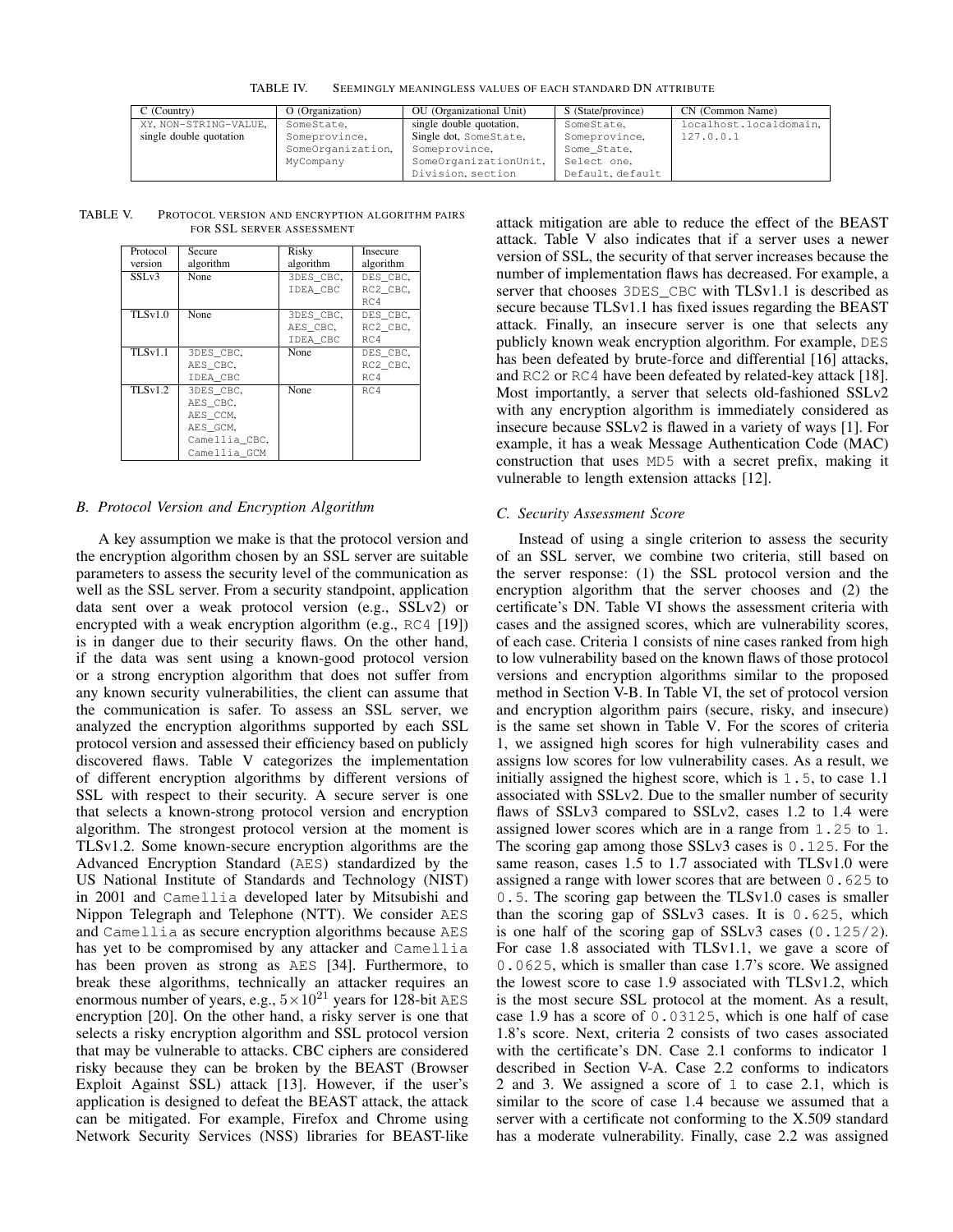TABLE VI. CRITERION AND VULNERABILITY SCORES FOR SSL SERVER ASSESSMENT

| Criteria 1: vulnerability of protocol version &  | <b>Vulnerability</b> |
|--------------------------------------------------|----------------------|
| encryption algorithm                             | score                |
| 1.1: SSLv2 with any encryption algorithm         | 1.5                  |
| 1.2: SSLv3 with a weak encryption algorithm      | 1.25                 |
| 1.3: SSLv3 with a risky encryption algorithm     | 1.125                |
| 1.4: SSLv3 with a secure encryption algorithm    | 1                    |
| 1.5: TLSv1.0 with a weak encryption algorithm    | 0.625                |
| 1.6: TLSv1.0 with a risky encryption algorithm   | 0.5625               |
| 1.7: TLSv1.0 with a secure encryption algorithm  | 0.5                  |
| 1.8: TLSv1.1 with a weak encryption algorithm    | 0.0625               |
| 1.9: TLSv1.2 with a weak encryption algorithm    | 0.03125              |
| Criteria 2: trustworthiness of certificate's DN  | Score                |
| 2.1: At least one standard DN attribute does not | 1                    |
| presented in the certificate                     |                      |
| 2.2: A standard DN attribute with invalid value  | $0.2$ /instance      |

TABLE VII. CLASSIFICATION RESULTS BASED ON CERTIFICATE INFORMATION

| Survey name | #Seemingly harmless servers | #Risky servers  |
|-------------|-----------------------------|-----------------|
| $Jul-2010$  | 3,291,377 (34%)             | 6,391,811 (66%) |
| Aug-2010    | 3,749,160 (34%)             | 7,296,073 (66%) |
| $Dec-2010$  | 2,957,136 (38%)             | 4,748,400 (62%) |
| Apr-2011    | 2.193.934 (31%)             | 4,940,939 (69%) |
| May-2011    | 1,149,757 (30%)             | 2,646,680 (70%) |
|             |                             |                 |

a score of 0.2 for each found invalid value. For example, if the C (Country) attribute is not a country code, and the OU (Organizational Unit) attribute contains self-signed, the total score of case 2.2 is 0.4. Note that these scores are adjustable as long as those scores are in the same order with the score in Table VI or each score is scaled accordingly. For example, if a score of 10 is assigned to case 1.1, then case 1.2's score is supposed to be less than 10. In addition, case 1.3's score is supposed to be less than case 1.2's score.

To assess the security level of an SSL server, the total vulnerability score  $(Tscore)$  derived from combining criteria 1's score and criteria 2's score is calculated. Then, the T score is used to determine the security level of that server. More specifically, the  $T score$  is calculated using the following equation.

$$
Tscore = \omega_1(criteria1Score) + \omega_2(criteria2Score) \quad (1)
$$

where *criteria1Score* is the score of criteria 1 and criteria2Score is calculated by summing the scores of case 2.1 and case 2.2. The  $\omega_1$  and  $\omega_2$  are weights for criteria 1 and 2 respectively.

# VI. EXPERIMENTAL RESULTS

We performed three experiments to classify real-world SSL servers based on the three proposed methods described in Section V. We used the five SSL surveys from Levillain et al. and the Electronic Frontier Foundation (EFF) described in Section IV. Table III shows their details.. We also studied the behavior of the SSL servers in those surveys, particularly focusing on the relationships between: (1) the certificate quality and the protocol version and (2) the certificate quality, the cipher strength, and the trustworthiness of key exchange algorithm. This section describes the classification results of each method and the study results in detail.

#### *A. Certificate Information*

In this experiment, we clustered the SSL servers in the surveys based on the certificate-based classification method

#### TABLE VIII. CLASSIFICATION RESULTS BASED ON PROTOCOL VERSION AND ENCRYPTION ALGORITHM

| Survey   | #Secure    | #Risky    | #Insecure | #Unknown     |
|----------|------------|-----------|-----------|--------------|
| name     | servers    | servers   | servers   | servers      |
| Jul-2010 | $\Omega$   | 5,972,246 | 3,400,572 | 310,370 (3%) |
|          | $(0\%)$    | (62%)     | (35%)     | (3%)         |
| Aug-2010 |            | 7,068,241 | 3,970,174 | 6,817        |
|          | $(<0.5\%)$ | (64%)     | (36%)     | $(<0.5\%)$   |
| Dec-2010 |            | 4.938.107 | 2,762,196 | 5,232        |
|          | $(<0.5\%)$ | (64%)     | (36%)     | $(<0.1\%)$   |
| Apr-2011 | $\Omega$   | 4,444,114 | 2.350.419 | 340,340      |
|          | $(0\%)$    | $(62\%)$  | (33%)     | (5%)         |
| May-2011 | $^{(1)}$   | 3,675,969 | 109,409   | 11,059       |
|          | $(0\%)$    | (97%)     | (3%)      | $(<0.5\%)$   |

that we proposed in Section V-A. We used indicators 1 and 3, and the representative indicators 1 and 2 to separate the SSL servers into two classes: risky and seemingly harmless. We used the same keyword set of compromised CAs and CAs/resellers described in Section V-A for indicator 3. Note that in this experiment, we inspected only the certificate's subject DN because we lacked information of the issuer DN for the Jul-2010, Apr-2011, and May-2011 surveys. If a server's certificate matches at least one indicator, the server is classified as risky immediately. Table VII shows the total numbers of seemingly harmless and risky SSL servers in each survey. The results indicate that more than 61% of the SSL servers in every survey fell into the risky class and the rest of the servers are in the seemingly harmless class. This means that most SSL servers, active during July 2010 to May 2011, had subject DNs that did not conform to the X.509 standard and/or contained seemingly risky values.

# *B. Protocol Version and Encryption Algorithm*

The purpose of this experiment was to classify the SSL servers in the surveys based on the SSL protocol versions and the encryption algorithms that the servers chose during handshakes. We used Table V to classify the servers into three classes: secure, risky, and insecure. If a server chose an encryption algorithm that is not contain in Table V, we classified it as an unknown server. Table VIII shows the total numbers of SSL servers classified into each class for each survey. The results indicate that more than 61% of the SSL servers in every survey appear to be risky. Interestingly, up to 97% of the servers in the May-2011 survey chose risky protocol version and encryption algorithm pairs. In this work, we did not check to see if those risky servers that we found in the May-2011 survey existed or not in the older surveys (the Jul-2010, Aug-2010, Dec-2010, and Apr-2011 surveys). Thus, we could not confirm whether the servers tried to downgrade the security. The results also indicate that there was only one secure server in the Aug-2010 and Dec-2010 surveys. Except for the May-2011 survey, about 35% of all servers chose insecure protocol version and encryption algorithm pairs. Finally, we encountered a few servers that used unknown encryption algorithms.

#### *C. Security Assessment Score*

Next, we measured the security levels of the SSL servers using the score-based method proposed in Section V-C. For case 2.2, we used the representative indicators 1 and 2. In each survey, by using equation 1 and the assigned scores in Table VI, we calculated the *T* score of each server. In this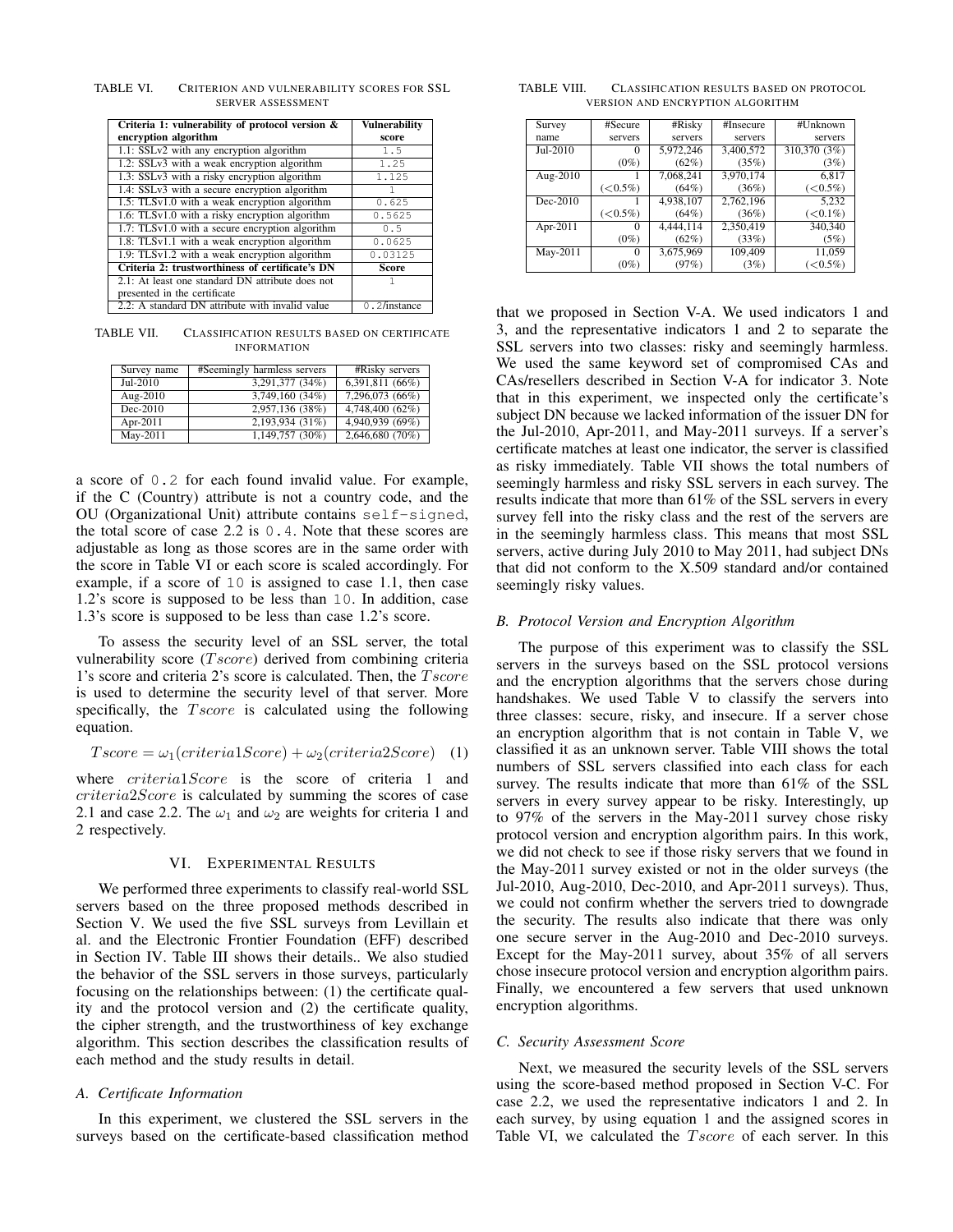TABLE IX. VULNERABILITY SCORE RANGES WITH SECURITY LEVELS TO ASSESS AN SSL SERVER

| Total vulnerability score $(Tscore)$ range | Security level |
|--------------------------------------------|----------------|
| Tscore < 0.5                               | <b>Best</b>    |
| $0.5 \leq Tscore \leq 1$                   | Good           |
| $1 \leq Tscore \leq 1.5$                   | Average        |
| $1.5 \leq Tscore \leq 2$                   | <b>Bad</b>     |
| $Tscore \geq 2$                            | <b>Worst</b>   |

experiment,  $\omega_1$  and  $\omega_2$  were set to be one, which means that we have weighted the two criteria equally. As a result, the  $Tscore$ was in the range from 0 to 3.5  $(1(1.5) + 1(1+(5 \times 0.2)))$ . Note that the values assigned to  $\omega_1$  and  $\omega_2$  can be adjusted, depending on how much importance is given to each criteria. For example, if using a weak protocol version/encryption algorithm is considered more critical than having an untrusted DN, then  $\omega_1 > \omega_2$ . Instead of directly representing the security level of a server by its  $T score$ , we defined five intuitive terms to qualitatively describe the security levels: (1) best, (2) good, (3) average, (4) bad, and (5) worst. Table IX shows the total vulnerability score  $(Tscore)$  ranges for the five security levels. The classification results based on their total vulnerability scores are shown in Table X. The results reveal that there are no servers that appear to be the best server in terms of security in the surveys. About 43% of the servers are good servers and about 50% of the servers are bad servers, a bimodal distribution. The results also show that less than 7% of the servers have either average or worst security levels.

## *D. SSL Server Behavior*

To gain more knowledge from the SSL dataset, we also studied the SSL server behavior. Our aim was to investigate the relationships between (1) the certificate quality and the protocol version; and (2) the certificate quality, the cipher strength, and the security level of the key exchange algorithm of the SSL servers in the surveys.

*1) Certificate quality and protocol version:* There are three grades of SSL certificates in general, namely Extended Validation (EV), Organization Validation (OV), and Domain Validation (DV). The EV certificate is widely considered to be the most trusted SSL certificate nowadays because obtaining it requires extensive entity verification of the certificate requester by a Certificate Authority (CA) [37]. Thus, an SSL server holding an EV certificate is fairly reliable. The OV certificate requires less entity verification steps than the EV certificate. The DV certificate provides the lowest level of entity verification because a DV certificate can be issued online and often is offered at a much lower price than the OV and EV certificates. This makes the DV certificate less trustworthy than the OV and EV certificates. Self-signed certificates are another type of SSL certificates which are issued by the server themselves with no entity verification. Thus, a self-signed certificate is unreliable.

In this study, we assessed the quality of the SSL certificates in the surveys based on their certificate type and subject DN. We found that most SSL servers in the surveys held OV certificates and provided imperfect DNs. Furthermore, surprisingly we found that some servers chose TLSv1.1 and had self-signed certificates. This means that an SSL server that chooses a secure protocol version does not necessarily also use a trusted certificate.

#### TABLE X. CLASSIFICATION RESULTS BASED ON SECURITY ASSESSMENT SCORE

| Survey     | #Good     | #Average | #Bad      | #Worst     |
|------------|-----------|----------|-----------|------------|
| name       | servers   | servers  | servers   | servers    |
| Jul-2010   | 4.462.945 | 472,745  | 4.494.127 | 253,371    |
|            | (46%)     | (5%)     | (46%)     | (3%)       |
| Aug-2010   | 4.933.374 | 521.230  | 5.307.106 | 283,523    |
|            | (42%)     | (5%)     | (48%)     | (3%)       |
| $Dec-2010$ | 3,720,084 | 308,675  | 3,482,081 | 194,696    |
|            | (48%)     | (4%)     | (45%)     | (3%)       |
| Apr-2011   | 2,764,267 | 258,491  | 4,027,915 | 84,200     |
|            | (39%)     | (4%)     | (56%)     | (1%)       |
| May-2011   | 1,526,521 | 212,406  | 2,053,710 | 3,800      |
|            | $(40\%)$  | (6%)     | (54%)     | $(<0.5\%)$ |

*2) Certificate quality, cipher strength and trustworthiness of key exchange algorithm:* Another aim was to study the relationship between the certificate quality, the cipher strength, and the trustworthiness of the key exchange algorithm that SSL servers in the surveys chose during a handshake. To study this, the certificate quality of a server was measured based on the certificate type and the subject DN similar to the previous study. For cipher strength, we used the information shown in Table V as well as the key size that the server used to encrypt the data. Fundamentally, a large key size will have more strength than a small key size because an attacker requires more time to compromise such key. For example, using the same encryption algorithm, if data A is encrypted with a 256 bit key and data B is encrypted with a 128-bit key, then data A is safer than data B. The last feature that we studied was the trustworthiness of the key exchange algorithm identified in the chosen ciphersuite in the Server Hello message. This algorithm is used in the authentication process between a client and a server when they do a handshake. To assess the trustworthiness of the key exchange algorithm, we simply assumes that an anonymous key exchange algorithm is likely to be less robust. On the other hand, a well-known key exchange algorithm is likely to be more trustworthy. Our study found that the majority of SSL servers in every survey chose well-known key exchange algorithms, such as RSA, DHE\_RSA, DHE\_DSS, DH\_RSA, and DH\_DSS. Furthermore, we found that some SSL servers in the surveys had unreliable SSL certificates although they also chose very strong ciphers and vice versa.

#### VII. DISCUSSION

By analyzing the collection surveys, we found that most SSL servers chose risky encryption algorithms (e.g., RC4) with well-known key exchange algorithms. This confirms what Holz et al. [22] and Amann et al. [4] stated who discovered that the most frequent cipher used is RC4 with RSA. We also found that most servers in the surveys were holding Organization Validation (OV) certificates, which are in practice more trustworthy than Domain Validation (DV) and self-signed certificates.

Our results were based solely on known flaws which have been disclosed, among the current implementations on the server side. Therefore, for the moment, our methods may provide effective and precise assessments until a new flaw/attack on cryptographic protocol is revealed or its protocol implementation is refined. This is one limitation of our methods. To preserve the efficiency and accuracy of assessment of our methods, the classification models must be updated regularly.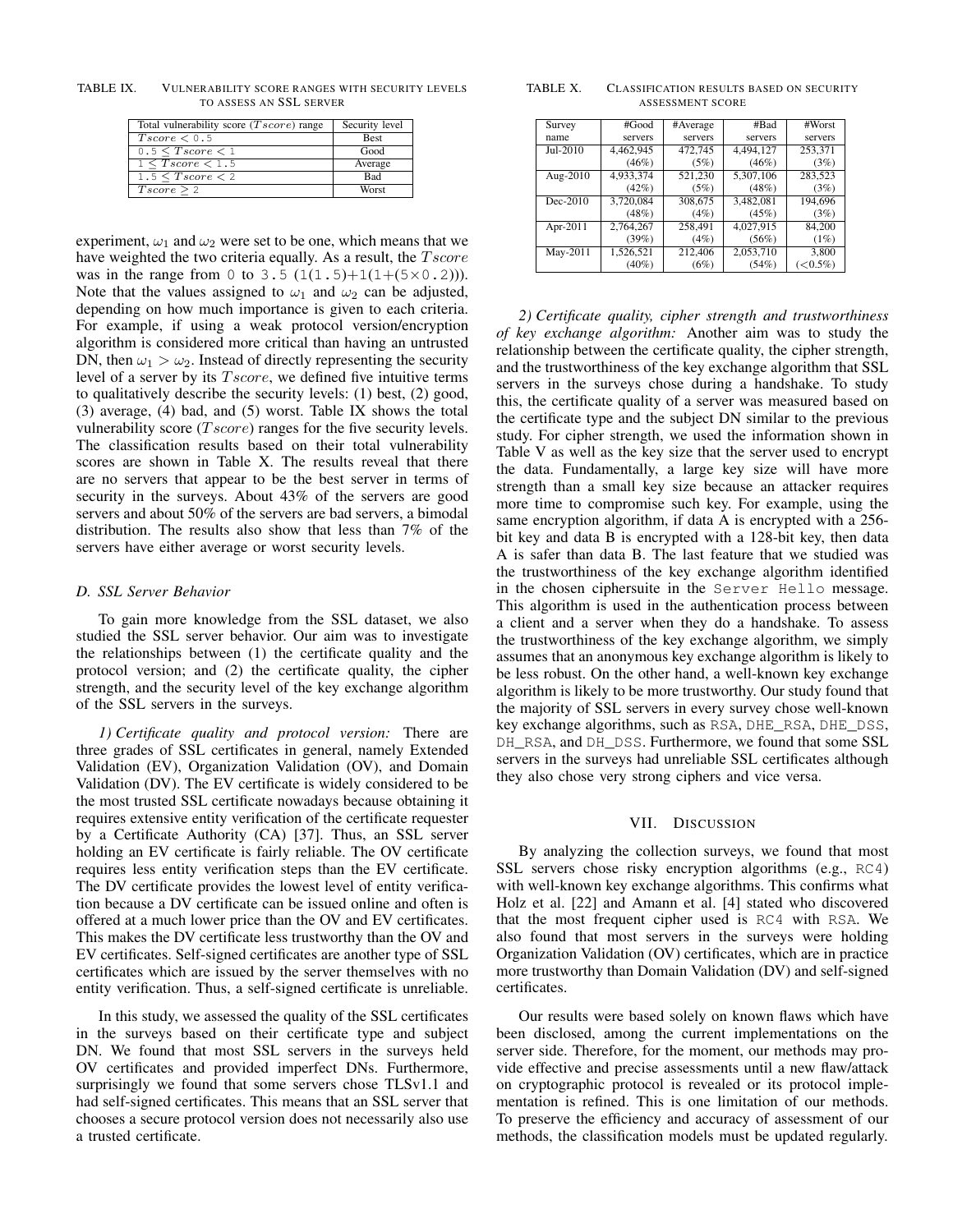#### TABLE XI. PROPOSED 45 FEATURES FOR FUTURE SSL SERVER ASSESSMENT

| $\#$            | Feature name                              | Type    | Feature description                                                                                 |
|-----------------|-------------------------------------------|---------|-----------------------------------------------------------------------------------------------------|
| $\overline{1}$  | Country                                   | string  | The county code where the server is located                                                         |
| $\overline{2}$  | City                                      | string  | The city name where the server is located                                                           |
| 3               | Region                                    | string  | The region code where the server is located                                                         |
| $\overline{4}$  | Area                                      | integer | The area code where the server is located                                                           |
| $\overline{5}$  | Time zone                                 | string  | The time zone of the region where the server is located                                             |
| 6               | <b>DMA</b>                                | integer | The Designated Market Area code where the server is located                                         |
| $\overline{7}$  | Metro                                     | integer | The metropolitan area code where the server is located                                              |
| $\overline{8}$  | Postal code                               | integer | The postal code where the server is located                                                         |
| 9               | Latitude                                  | number  | The latitude number where the server is located                                                     |
| 10              | Longitude                                 | number  | The longitude number where the server is located                                                    |
| 11              | Continent                                 | string  | The continent name where the server is located                                                      |
| 12              | Organization                              | string  | The organization name who owns the server                                                           |
| 13              | AS                                        | integer | The Autonomous System number of the zone where the server is located                                |
| $\overline{14}$ | <b>ISP</b>                                | string  | The Internet Service Provider of the server                                                         |
| $15*$           | Protocol version                          | number  | The SSL protocol version that the server chooses during SSL handshake                               |
| 16              | Key exchange algorithm                    | string  | The key exchange algorithm that the server chooses during SSL handshake                             |
| 17              | Hashing algorithm                         | string  | The hashing algorithm that the server chooses during SSL handshake                                  |
| $18*$           | Encryption algorithm                      | string  | The encryption algorithm that the server chooses during SSL handshake                               |
| $19*$           | X.509 country                             | string  | The country attribute's value specified in the SSL certificate's Distinguished Names (DN)           |
| $20*$           | $X.509$ state                             | string  | The state attribute's value specified in the SSL certificate's DN                                   |
| $\overline{21}$ | $X.509$ city                              | string  | The city attribute's value specified in the SSL certificate's the SSL certificate's DN              |
| $22*$           | X.509 organization                        | string  | The organization name attribute's value specified in the SSL certificate's DN                       |
| $23*$           | X.509 organizational unit                 | string  | The organizational unit attribute's value specified in the SSL certificate's DN                     |
| $24*$           | X.509 common name                         | string  | The common name attribute's value specified in the SSL certificate's DN                             |
| $\overline{25}$ | X.509 domain component                    | string  | The domain component attribute's value specified in the SSL certificate's DN                        |
| 26              | X.509 surname                             | string  | The surname attribute's value specified in the SSL certificate's DN                                 |
| $\overline{27}$ | X.509 given name                          | string  | The given name attribute's value specified in the SSL certificate's DN                              |
| $\overline{28}$ | X.509 email address                       | string  | The email address attribute's value specified in the SSL certificate's DN                           |
| 29              | <b>X.509 MAC</b>                          | string  | The Message Authentication Code attribute's value specified in the SSL certificate's DN             |
| $\overline{30}$ | X.509 serial number                       | number  | The serial number attribute's value specified in the SSL certificate's DN                           |
| 31              | $X.509$ title                             | string  | The title attribute's value specified in the SSL certificate's DN                                   |
| 32              | X.509 description                         | string  | The description attribute's value specified in the SSL certificate's DN                             |
| $\overline{33}$ | X.509 business category                   | string  | The business category attribute's value specified in the SSL certificate's DN                       |
| 34              | X.509 postal address                      | string  | The postal address attribute's value specified in the SSL certificate's DN                          |
| $\overline{35}$ | X.509 postal code                         | string  | The postal code attribute's value specified in the SSL certificate's DN                             |
| $\overline{36}$ | X.509 post office box                     | string  | The poster office box number attribute's value specified in the SSL certificate's DN                |
| $\overline{37}$ | X.509 street address                      | string  | The street address attribute's value specified in the SSL certificate's DN                          |
| $\overline{38}$ | X.509 telephone number                    | number  | The telephone number attribute's value specified in the SSL certificate's DN                        |
| 39              | X.509 initials                            | string  | The initials attribute's value specified in the SSL certificate's DN                                |
| 40              | X.509 certificate type                    | string  | The type of the server's certificate (e.g., Extended Validation)                                    |
| 41              | Security degree of protocol version       | number  | The vulnerability score of the SSL protocol version that the server chooses during SSL handshake    |
| 42              | Security degree of X.509 certificate      | number  | The vulnerability score of the server's SSL certificate                                             |
| $\overline{43}$ | Security degree of cipher                 | number  | The vulnerability score of the encryption algorithm and encryption key size that the server chooses |
| $\overline{44}$ | Security degree of key exchange mechanism | number  | The vulnerability score of the key exchange mechanism that the server chooses                       |
| 45*             | Security degree of SSL server             | number  | The overall vulnerability score of the server                                                       |

Aside from the SSL protocol version, our work considered the cryptographic parameters (encryption algorithm and its key size), the key exchange algorithm, and the server's certificate (type and its identity description). However, other entities also can be used as indicators to measure the security level of an SSL communication/server. SSL Labs [36] assumed that an SSL certificate that has been revoked (whatever the reason) should not be trusted, thus a server with a revoked certificate is penalized as an insecure server. Currently, some web browsers (e.g., Internet Explorer from version 7 and Firefox) optionally consider the revocation status of an X.509 certificate to help their users verify the certificate's validity by using the Online Certificate Status Protocol (OCSP). In [36], the authors also argue that a well-deployed SSL server should avoid the use of a wildcard certificate. They claim that although existing wildcard certificates are not any less secure from a strict technical point of view, the way in which these wildcard certificates are typically handled (especially in larger organizations) makes them less secure in practice. Furthermore, using a wildcard is not permitted for an EV certificate. Thus, the existence of a wildcard may be an good indicator for SSL security assessment. The hashing algorithm used to create the message digest can also be used for SSL server security rating [29], [36]. The server's public key can be used as well to determine the likelihood of exploitation of an SSL server using an old version of OpenSSL [11]. The cryptographic library/toolkit that the server uses can be used for assessment. For example, if an SSL server uses OpenSSL version 1.0.1 through 1.0.1f or 1.0.2 beta through 1.0.2-beta1, it is vulnerable to the Heartbleed attack [6]. The data compression algorithm for an SSL channel is also a relevant indicator [29] because if compression is enabled, the communication can be compromised by the CRIME and BREACH attacks [10], [26]. As a result, most web browsers currently either disable or permanently remove the compression feature to mitigate these attacks.

Finally, based on the experiences gained through this study, we propose 45 features shown in Table XI for future SSL data collection. These features consist of the features or indicators used in the research and practice described above as well as the geolocation features of SSL servers deemed relevant to security assessment. Note that the eight features marked with "\*" were used in this work and the remaining features are the newly proposed features. More specifically, features 1 to 14 are the geolocation information of the server, such as the country and the city where the SSL server is located, and the Internet Service Provider (ISP) of the server. Feature 15 is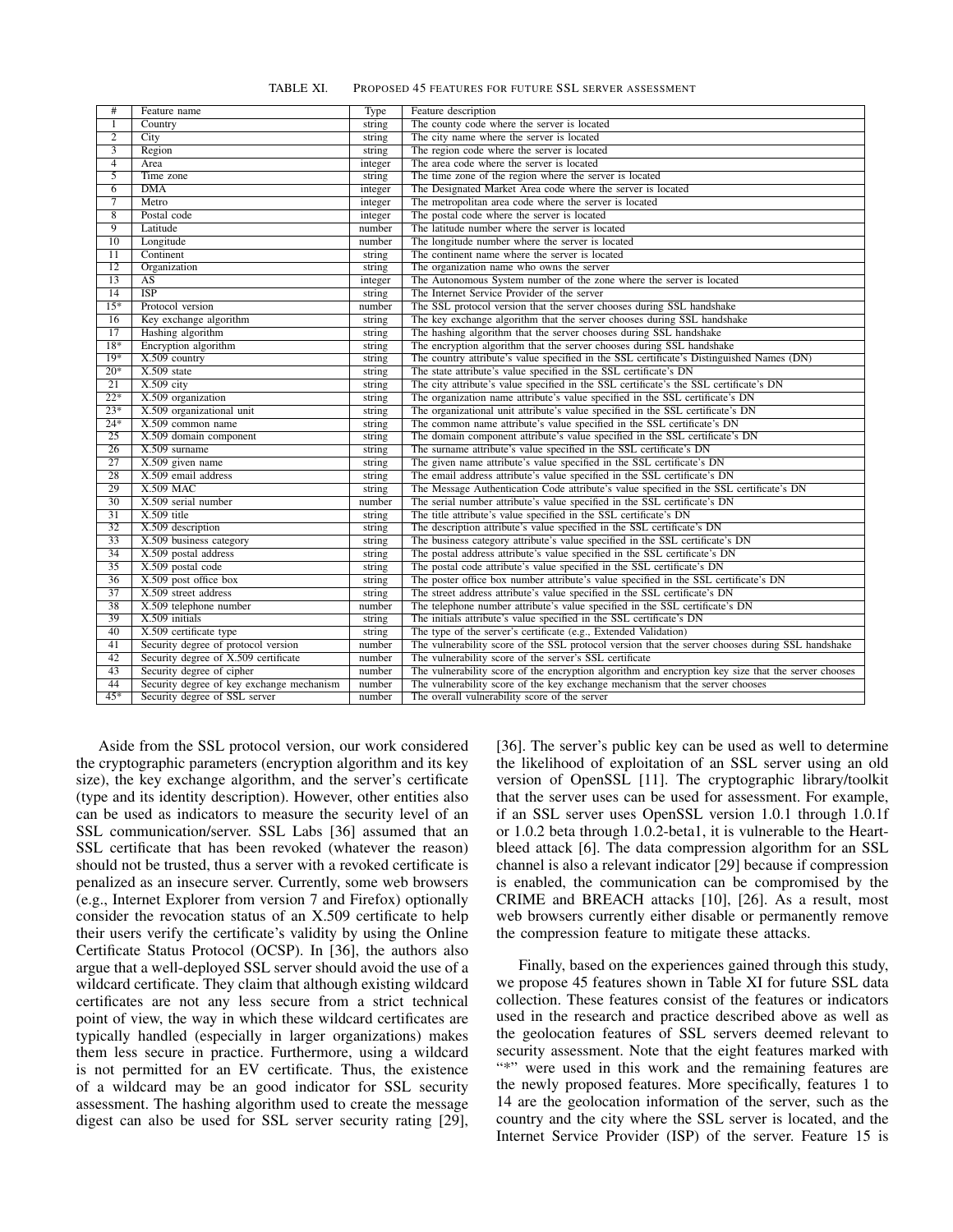the protocol version chosen by the server. Features 16 to 18 are security algorithms described in the chosen ciphersuite. Features 19 to 40 are the certificate's DN attributes, which include standard and optional DN attributes. Features 41 and 42 are the vulnerability scores of the chosen SSL protocol version and the server's certificate respectively. Feature 43 is the vulnerability score of the cipher (encryption algorithm and encryption key size). Feature 44 is the key exchange mechanism's vulnerability score. Finally, feature 45 is the overall vulnerability score of the server

## VIII. CONCLUSION

In this paper we proposed three methods to classify SSL servers in terms of security: (1) Distinguished Names-based (DN-based), (2) protocol version and encryption algorithmbased, and (3) combined vulnerability score-based methods. Then we classified Internet SSL servers active between July 2010 and May 2011 based on our proposed methods. We found that more than 61% of the SSL servers were classified as risky because they were using SSL certificates containing seemingly meaningless subject DNs and/or choosing risky SSL protocol versions and encryption algorithms for communications. By considering multiple criteria, we found servers had a bimodal distribution, with mostly good and bad levels of security. Furthermore, we studied a correlation between the trustworthiness of the certificates and the security of the security parameters that the servers chose. We did not find a correlation between them: a server with a trusted certificate may provide insecure communication and vice versa. Finally, we also found that the majority of the servers had Organization Validation (OV) certificates.

#### ACKNOWLEDGMENT

This research has been supported by the Strategic International Collaborative R&D Promotion Project of the Ministry of Internal Affairs and Communication, Japan, and by the European Union Seventh Framework Programme (FP7/2007-2013) under grant agreement No. 608533 (NECOMA). The opinions expressed in this paper are those of the authors and do not necessarily reflect the views of the Ministry of Internal Affairs and Communications, Japan, or of the European Commission.

#### **REFERENCES**

- [1] A. Freier, P. Karlton, P. Kocher. The Secure Sockets Layer (SSL) Protocol Version 3.0, August 2011. RFC6101.
- [2] Alexa. The top 500 sites on the web. Available at: http://www.alexa.com/topsites.
- [3] M. Almishari, E. De Cristofaro, K. El Defrawy, and G. Tsudik. Harvesting SSL Certificate Data to Identify Web-Fraud. *I. J. Network Security*, 14(6):324–338, 2012.
- [4] B. Amann, M. Vallentin, S. Hall, and R. Sommer. Revisiting SSL: A Large-Scale Study of The Internet's Most Trusted Protocol. Technical report, ICSI, December 2012.
- [5] C. Coarfa, P. Druschel, and D. S. Wallach. Performance Analysis of TLS Web Servers. *ACM Trans. Comput. Syst.*, 24(1):39–69, Feb. 2006.
- [6] Common Vulnerabilities and Exposures. CVE-2014-0160. Available at: https://cve.mitre.org/cgi-bin/cvename.cgi?name=CVE-2014-0160.
- [7] Comodo. Report of incident on 15-mar-2011. Technical report, March 2011. Available at: https://www.comodo.com/ Comodo-Fraud-Incident-2011-03-23.html.
- [8] Crossbear Project. SSL Landscape X.509 data sets. Available at: https://pki.net.in.tum.de/node/8.
- [9] D. Cooper, S. Santesson, S. Farrell, S. Boeyen, R. Housley, and W. Polk. Internet X.509 Public Key Infrastructure Certificate and CRL Profile. RFC5280.
- [10] D. Goodin. Crack in Internet's foundation of trust allows HTTPS session hijacking. *Ars Technica*, September 2012. Available at: http://arstechnica.com/security/2012/09/crime-hijacks-https-sessions.
- [11] Debian. DSA-1571-1 openssl predictable random number generator, 2008. Available at: http://www.debian.org/security/2008/dsa-1571.
- [12] T. Duong and J. Rizzo. Flickr's API Signature Forgery Vulnerability. Technical report, September 2009. Available at: http://netifera.com/research/flickr\_api\_signature\_forgery.pdf.
- [13] T. Duong and J. Rizzo. Here Come The ⊗ Ninjas. May 2011. Unpublished manuscript.
- [14] Z. Durumeric, J. Kasten, M. Bailey, and J. A. Halderman. Analysis of the HTTPS Certificate Ecosystem. In *Proceedings of the 2013 Conference on Internet Measurement Conference*, IMC '13, pages 291– 304, New York, NY, USA, 2013. ACM.
- [15] Z. Durumeric, E. Wustrow, and J. A. Halderman. ZMap The Internet Scanner. Available at: https://zmap.io.
- [16] E. Biham and A. Shamir. Differential Cryptanalysis of DES-like Cryptosystems. *Cryptology*, 2(3):3–72, July 1990.
- [17] Electronic Frontier Foundation. The EFF SSL Observatory. Available at: https://www.eff.org/observatory.
- [18] B. Eli. New types of cryptanalytic attacks using related keys. *Cryptology*, pages 229–246, 1994.
- [19] S. Fluhrer, I. Mantin, and A. Shamir. Weaknesses in the Key Scheduling Algorithm of RC4. In *in Proceeding of the 4th Annual Workshop on Selected Areas of Cryptography*, SAC'1, pages 1–24, 2001.
- [20] H. O. Alanazi, B. B. Zaidan, A. A. Zaidan, H. A. Jalab, M. Shabbir and Y. Al-Nabhani. New Comparative Study Between DES, 3DES and AES within Nine Factors. *Computing*, 2(3):152–157, March 2010.
- [21] N. Heninger, Z. Durumeric, E. Wustrow, and J. A. Halderman. Mining Your Ps and Qs: Detection of Widespread Weak Keys in Network Devices. In *Presented as part of the 21st USENIX Security Symposium (USENIX Security 12)*, pages 205–220, Bellevue, WA, 2012. USENIX.
- [22] R. Holz, L. Braun, N. Kammenhuber, and G. Carle. The SSL Landscape: A Thorough Analysis of the x.509 PKI Using Active and Passive Measurements. In *Proceedings of the 2011 ACM SIGCOMM Conference on Internet Measurement Conference*, IMC '11, pages 427– 444, New York, NY, USA, 2011. ACM.
- [23] Internet-Wide Scan Data Repository. Rapid 7 SSL Certificates. Available at: https://scans.io/study/sonar.ssl.
- [24] Internet-Wide Scan Data Repository. University of Michigan HTTPS Ecosystem Scans. Available at: https://scans.io/study/umich-https.
- [25] O. Levillain, A. Ébalard, B. Morin, and H. Debar. One Year of SSL Internet Measurement. In *Proceedings of the 28th Annual Computer Security Applications Conference*, ACSAC '12, pages 11–20, New York, NY, USA, 2012. ACM.
- [26] J. Leyden. Step into the BREACH: HTTPS encrypted web cracked in 30 seconds. *The Register*, August 2013. Available at: www.theregister.co.uk/2013/08/02/breach\_crypto\_attack.
- [27] E. Mills. Go Daddy-serviced Web sites go down; hacker takes credit. *CNET*, September 2012. Available at: http://www.cnet.com/news/godaddy-serviced-web-sites-go-down-hacker-takes-credit.
- [28] Netcraft. Phishing Alerts for SSL Certificate Authorities. Available at: http://news.netcraft.com/archives/2012/08/22/phishing-on-sitesusing-ssl-certificates.html.
- [29] Open Web Application Security Project. Testing for SSL-TLS (OWASP-CM-001). Available at: https://www.owasp.org/index.php/Testing for SSL-TLS (OWASP-CM-001).
- [30] P. Eckersley and J. Burns. An observatory for the SSLiverse, July 2010. Talk at DEFCON '18. Available at: https://www.eff.org/files/DefconSSLiverse.pdf.
- [31] P. Eckersley and J. Burns. Is the SSLiverse a safe place, 2010. Talk at 27C3. Available at: https://www.eff.org/files/ccc2010.pdf.
- [32] P. Mockapetris. Domain Names Implementation and Specification, 2008. RFC1035.